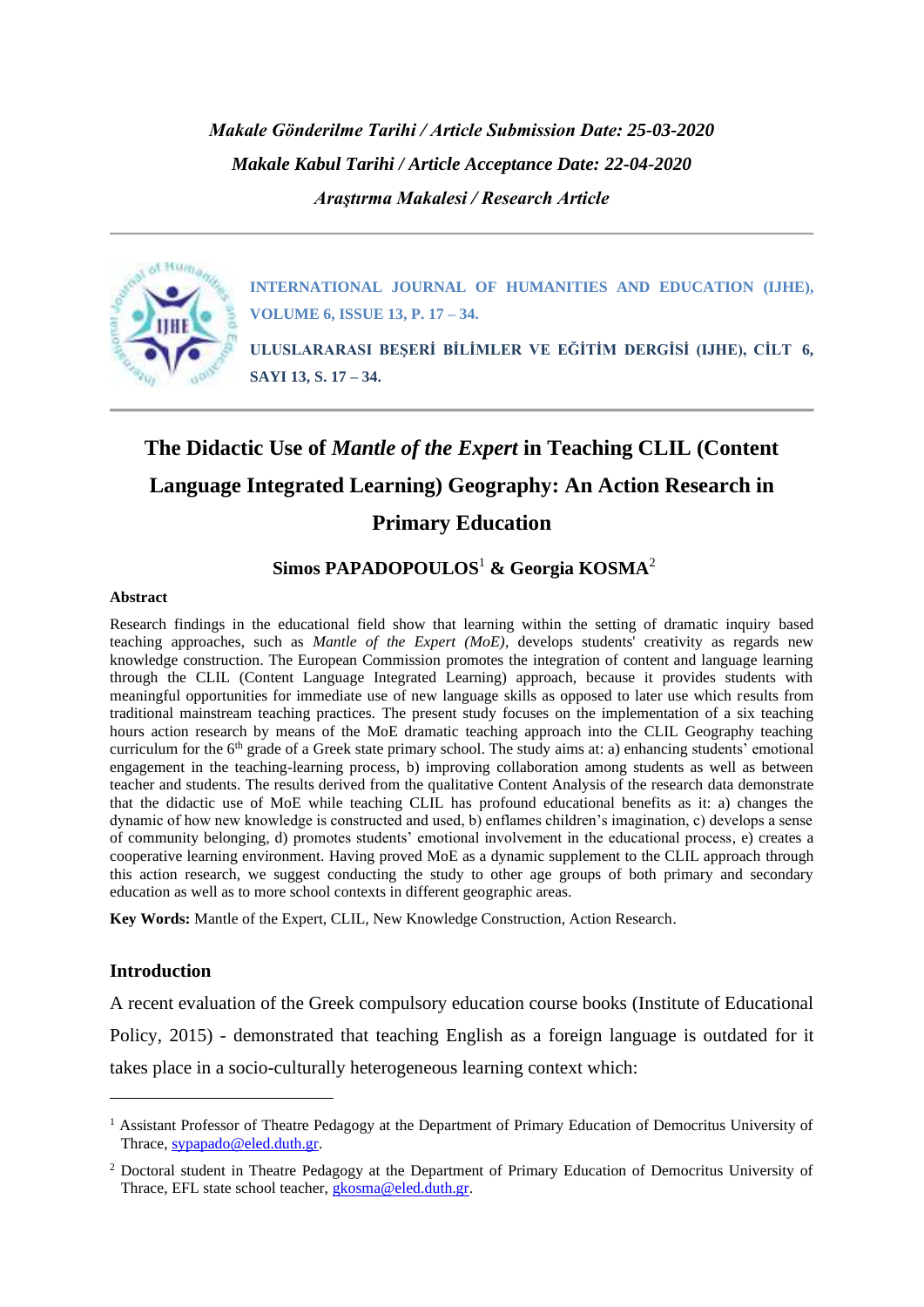- 1. does not create authentic dialogic environments that promote further development of linguistic skills and life skills
- 2. does not foster students' experiential involvement in the educational process and cooperative knowledge discovery
- 3. does not offer fertile conditions for community and classroom culture creation.

These results are in accordance with the research finding about students' learning attitudes according to which learning is influenced by students' interests and motives as well as by their comprehension and expectations of the learning process (Pedagogical Institute, 2011). Consequently, students' knowledge construction is defined to a big extent by their motivating interests (Habermas, 1970). Teachers ought to realise that students' feelings, interests, abilities and perceptions have to be related to the knowledge acquisition process.

In the light of European Union policies and guidelines, the EFL (English as a Foreign

Language) curriculum for Greek compulsory education was restructured in 2016 so that intended learning outcomes comply with the A1, A2 communicative competence indictors of  $CEFR<sup>3</sup>$  (Common European Framework of Reference) for languages. It is now recommended that course design is based on the application of educational scenarios, differentiated instruction and ICT (Information and Communications Technology) use. So far, however, there is no published research evidence to verify the effectiveness of the adopted national education policy as far as upgrading the learning process is concerned.

The researcher<sup>4</sup> has been applying the CLIL approach to the school subject of Geography in the  $5<sup>th</sup>$  and  $6<sup>th</sup>$  grade in her school context since 2014. Nonetheless, despite students' satisfactory immediate target language use, at the best of their linguistic abilities, research data resulting from the researcher's diary as well as students' questionnaire and diary demonstate lack in students' emotional involvement and meaningful engagement in the learning process. Prior effective didactic incorporation of the MoE approach in her EFL teaching practice, which produced research evidence (Papadopoulos & Kosma, 2018) aligned with related research data (Maley & Duff, 1982; Fernandez & Coil, 1986), led the researcher

<sup>&</sup>lt;sup>3</sup> CEFR constitutes a European instrument/document of reference for inclusive description of language learning and effective language use.

<sup>&</sup>lt;sup>4</sup> It should be noted that the study was conducted by two researchers, one of whom was the participants' EFL and CLIL teacher.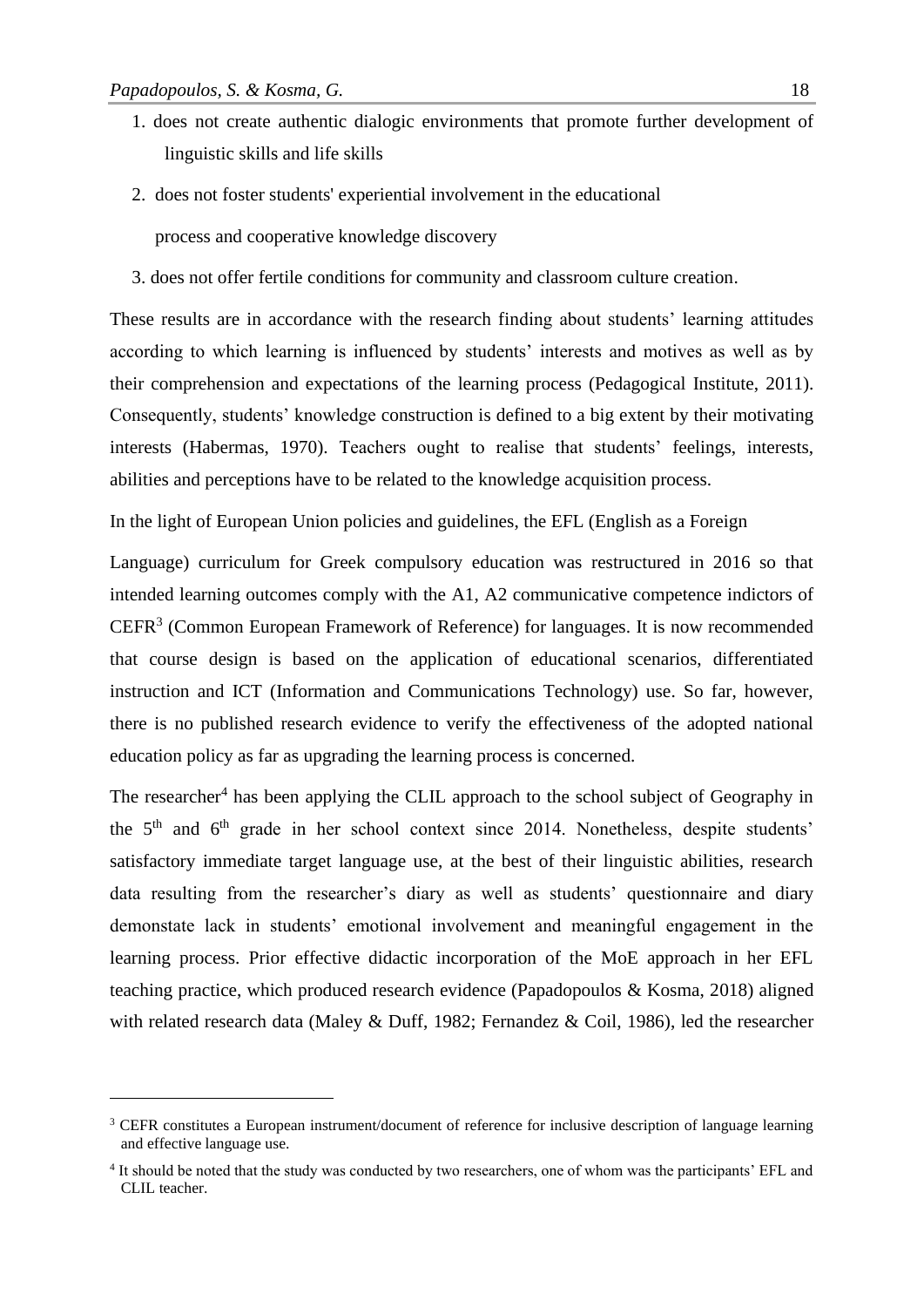to the implementation of a MoE grounded educational scenario in pursuit of her CLIL practice optimization*.*

# **Theoretical Framework**

This section presents the teaching approaches applied in the study. The section begins with the discussion of CLIL methodology and its educational benefits and is completed with the display of MoE conceptual framework.

# **The CLIL Approach**

The term CLIL was first used in 1994 by Marsh & Maljers in their effort to create an umbrella term which could include different forms of language use as a teaching tool (Marsh, Marsland, & Maljers, 1998). It constitutes an innovative teaching practice that relies on four core integrated components, also called *the 4Cs conceptual framework for CLIL*: Content, Communication, Cognition, Culture (Coyle, 2010). The 4Cs conceptual framework for CLIL starts with content and focuses on the interrelationship between content (subject matter), communication (language), cognition (thinking) and culture (awareness of self and otherness) in order to build on the synergy of learning (content and cognition) and language learning (communication and culture).

The application of the particular teaching approach concerns teaching a whole or part of a nonlinguistic school subject by means of a foreign language (other than students' mother tongue) and aims at language and subject matter immersion. It is about double-focus-teaching during which the teacher sets two kinds of objectives: those related to the specific school subject and those related to foreign language learning. CLIL methodology can be summarized as follows (Zafeiriades & Kosma, 2017:28):

1. Foreign language and subject matter are learnt combined. Emphasis is placed on teaching content rather than the foreign language itself. Alternatively, either introductory teaching periods focused on the foreign language itself or *language showers* can be used. 2. Students are exposed to the foreign language in new linguistic environments without additional teaching hours.

3. Visual material use (visual organizers such as Venn diagrams, mind maps, pie charts) is regarded necessary for meaning comprehension so that students comprehend highly demanding content.

4. Emphasis on foreign language linguistic forms is determined by the requirements of the subject matter in process.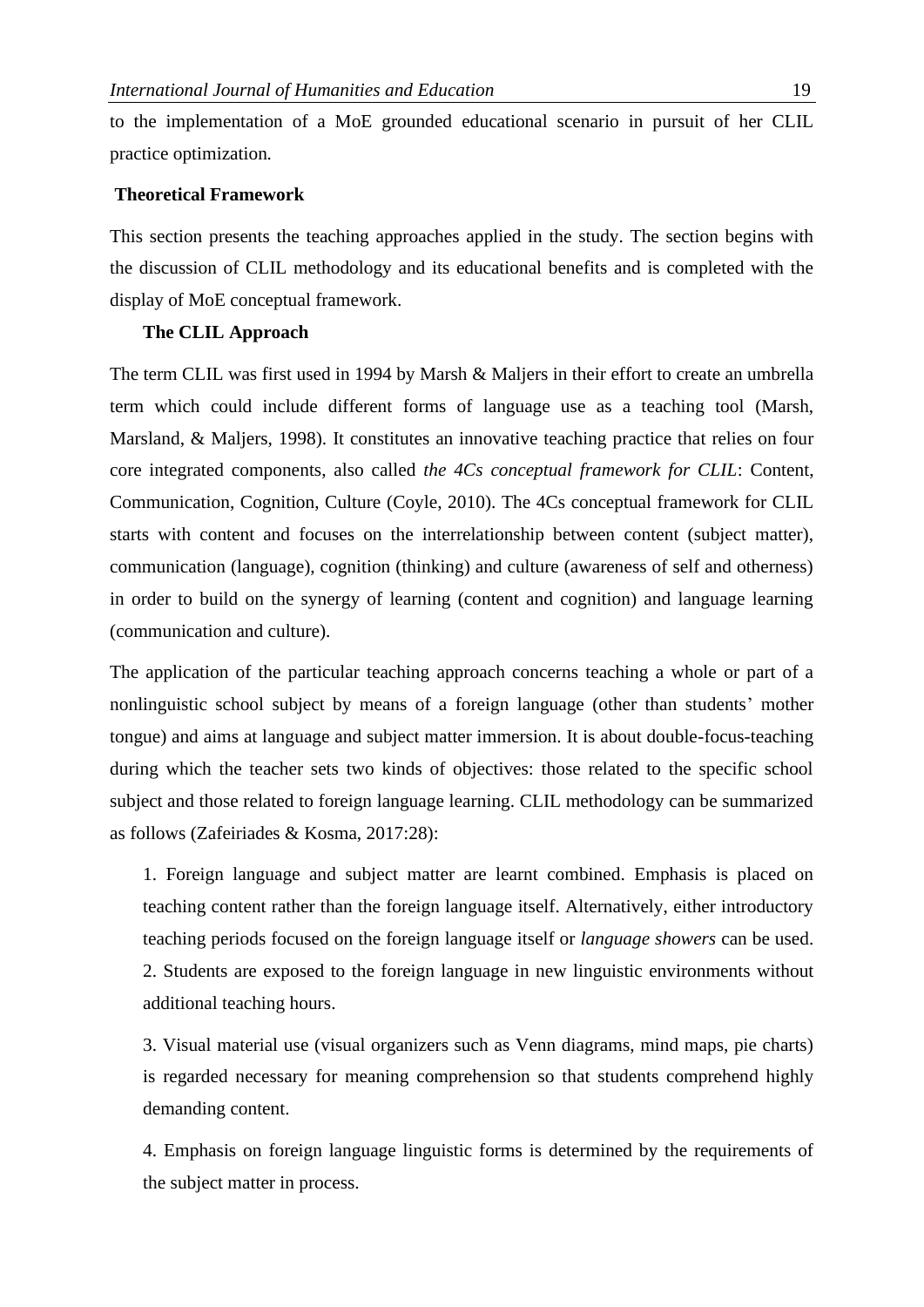CLIL is featured by the European Commission (2005) as a highly dynamic educational practice. The approach is in complete accordance with current research findings about teaching and learning European languages because it provides students with the potential to:

- 1. have immediate practice in foreign language skills (*using language to learn, learning to use the language*) as opposed to the *learn now use later* logic imposed by other approaches to new knowledge acquisition
- 2. develop critical thinking
- 3. improve their self-image developing thus a positive attitude towards foreign language learning.

## **MoE Conceptual Framework**

MoE is a dramatic inquiry-based teaching approach developed into a teaching practice by the pioneer drama educator Professor Dorothy Heathcote in the 1980s. It concerns the sociological, anthropological field of reality investigation. The implementation of the approach creates a dramatic environment asking participants to undertake expert roles across the whole spectrum of the social and historic development (Heathcote & Herbert, 1985).

The specific teaching approach relies on three interrelated pedagogical principles: inquiry learning, drama for learning and expert framing (Fraser, Aitken & White, 2013). The implementation of these principles calls students to act as adult experts with latent expertise (Figure 1).



Figure 1: MoE Pedagogical Principles

MoE presupposes the following six core/structural elements which are interrelated and transform learning into a purposeful meaningful experience: fictional context, Experts, enterprise, commission, client, tensions (Heathcote & Bolton, 1995) (Table 1).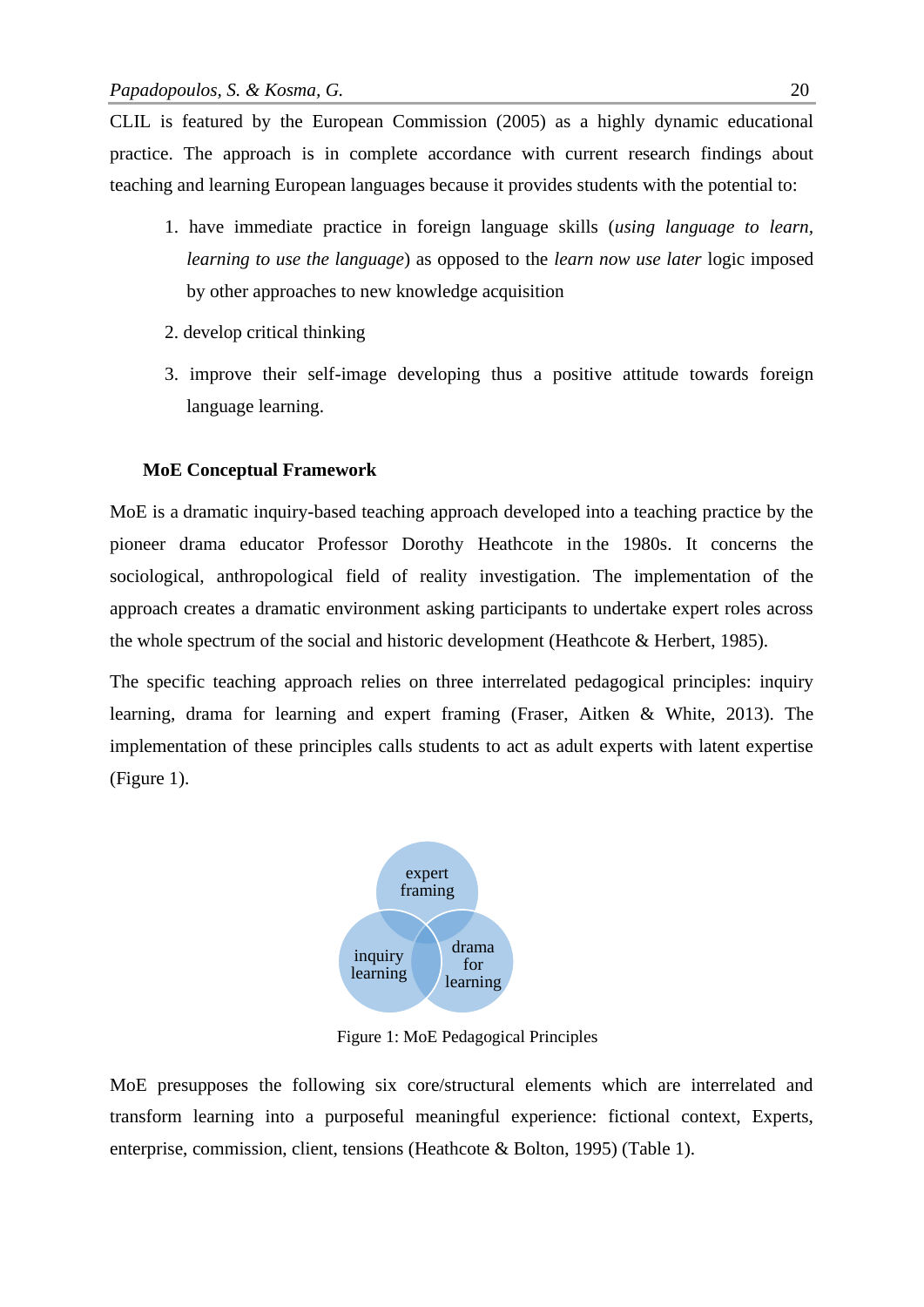| 1. Fictional  | Teacher and students agree to operate in role in a   |  |  |
|---------------|------------------------------------------------------|--|--|
| context       | fictional context.                                   |  |  |
|               |                                                      |  |  |
| 2. Experts    | Students are framed with expertise as a fictional    |  |  |
|               | team.                                                |  |  |
| 3. Enterprise | A fictional company/community with a common          |  |  |
|               | goal is set up.                                      |  |  |
| 4.Commission  | A fictional task is assigned by an external agent to |  |  |
|               | students as Experts which frames them with           |  |  |
|               | responsibility.                                      |  |  |
| 5.Client      | The external agent, who is the final judge of the    |  |  |
|               | finished work, is usually a fictional prestigious    |  |  |
|               | person.                                              |  |  |
| 6. Tensions   | Unexpected obstacles either naturally occurring      |  |  |
|               | or intentionally caused by the teacher hinder the    |  |  |
|               | progress of work.                                    |  |  |

Table 1. MoE Fundamental Elements

Learning evolves interactively in the imagined reality of three worlds (Edmiston, 2016) which is created by the teacher within the classroom community to foster students' interest (Figure 2). In this *fictional context*, which resembles real life and makes sense to learners, the challenge is to ensure that students have something to explore rather than receive during the learning process. Teacher and students impersonate expert professionals or scientists who are very good at their job and role play mastery of field knowledge. They agree to set up an imagined *enterprise* in the form of an inquiry community of Experts (first world) in order to carry out an imaginary *commission* in contractual form and complete an inquiry project under the teacher's guidance in authentic environments of collaborative action with concurrent personal responsibility of their actions (second world) for an imaginary, usually prominent, *client* (third world). The three worlds constitute imagined communities which are framed within the social community of the school classroom. One of the main focuses of the approach is to allow students to demonstrate personal and social responsibility in the fulfillment of the fictional contract. At some points various *tensions* arise on the learners' cognitive, emotional and intellectual level. These tensions either happen naturally or are caused intentionally by the teacher to keep learners cognitively, emotionally and intellectually engaged.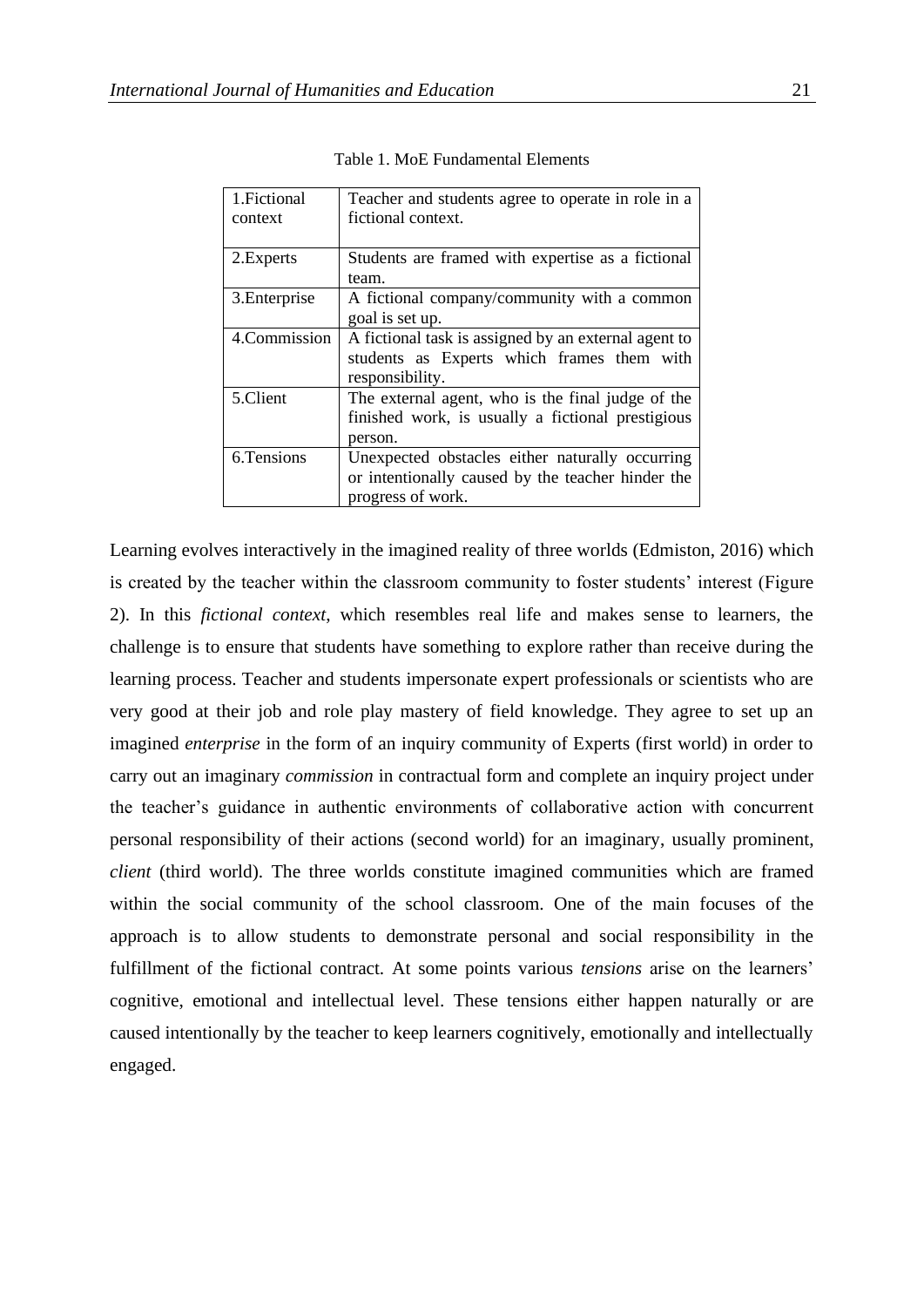

Figure 2. Communities and Worlds in MoE

Papadopoulos (2010) defines an organizational model as regards design, application and evaluation of the MoE approach (Table 2). In light of the theories on symbolic play (Piaget, 1962; Vygotsky, 1978) and reflection (Dewey, 1964), participants are actively engaged as Experts and interact predominantly in role, but also out of role when necessary, depending on the progress of delivering the commission, that is the scenario needs. On the grounds of the imaginary context, they are involved in situations using objects as tools in order to investigate and recreate notions different from everyday ones (Vygotsky, 1967).

Table 2. Brief Overview of the MoE Application Stages

| 1) Field problem                            |  |  |
|---------------------------------------------|--|--|
| 2) Topic specification                      |  |  |
| 3) Thematic areas signalization             |  |  |
| 4) Experts' work assignment                 |  |  |
| 5) Introduction to the dramatic environment |  |  |
| 6) Themes selection for Experts' work       |  |  |
| 7) Data collection                          |  |  |
| 8) Data processing                          |  |  |
| 9) Presentation of Experts' work            |  |  |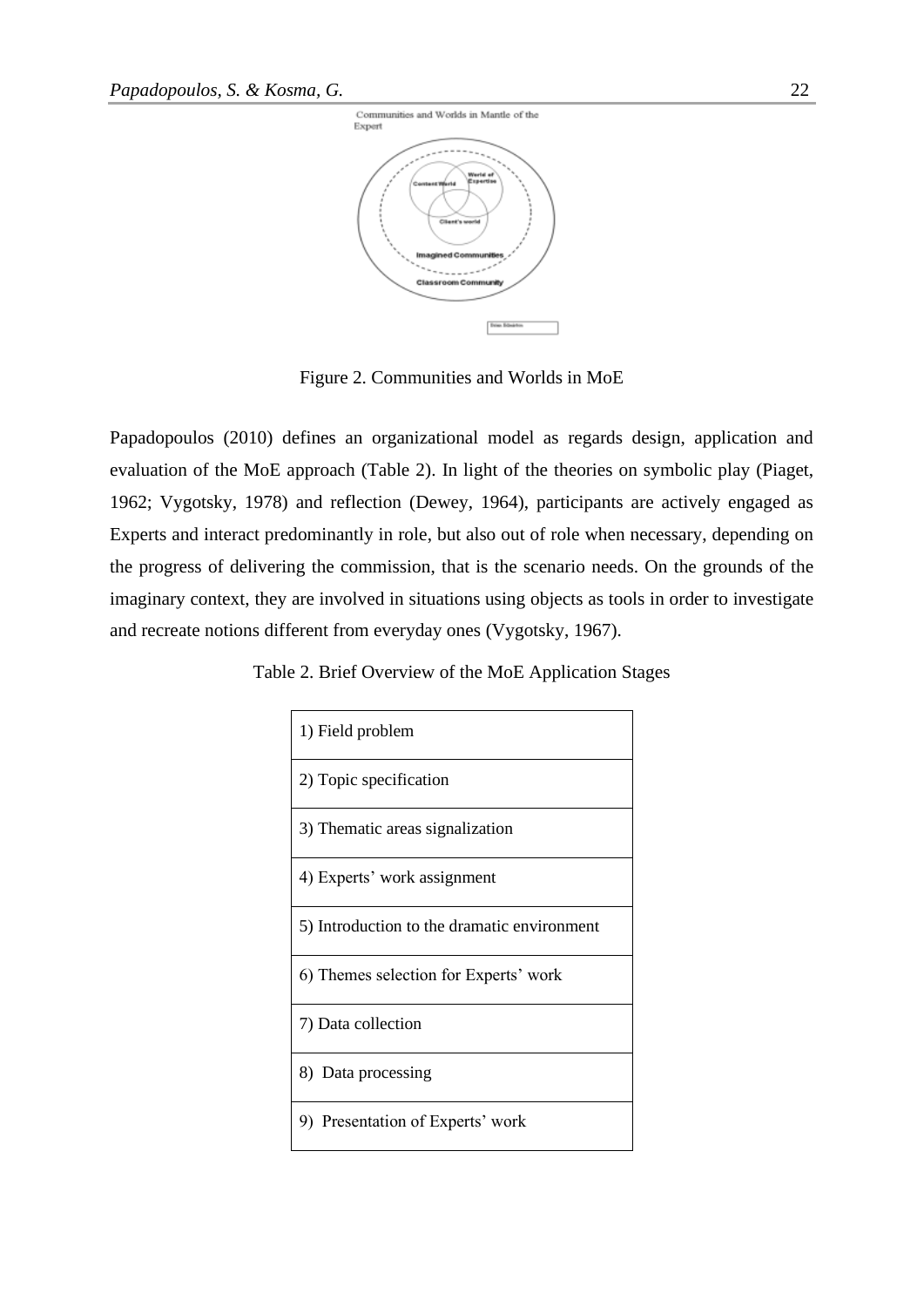10) Evaluation of Experts' work

The recently growing body of research in the didactic use of MoE in Greek compulsory education (Papadopoulos & Kosma, 2018; Kosma, 2018) highlights how the specific teaching approach enables students to become active agents in knowledge construction, develop intercultural awareness and accept *otherness* within the social community of the school classroom. The findings lie in accordance with results of related researches conducted worldwide (Huxtable, 2009; Edmiston & Whittaker 2014; Swanson 2016)

# **Method**

The present study focuses on the implementation of a six teaching hours qualitative action research into the teaching curriculum of CLIL Geography to  $6<sup>th</sup>$  grade primary school students by means of utilizing the MoE dramatic teaching approach. The study is designed in three different time phases featured by reflection and connection between previous and new data. In particular, the Kemmis & McTaggart (1988) model was used according to which each action research follows a cyclical process consisting of four steps (design, action, observation, reflection). The choice of the specific research method was grounded on the following reasons which are included among the main features of action research:

- 1. Action research constitutes a holistic problem-solving approach for the fullest comprehension of the condition under research (Hollingsworth, 1997).
- 2. Action research aims at changing the mainstream teaching practice (Burnaford, Fisher & Hobson, 1996), as it focuses on the reframing and redesigning of a teaching practice (Kemmis & McTaggart, 2005) through the introduction of an innovative approach to the existing educational system.

## **Research objective**

The objectives of the study are: a) enhance students' emotional engagement in the teachinglearning process, b) improve collaboration among students as well as between teacher and students.

# **Participants and Study Field**

One sixth grade class of the 1<sup>st</sup> Experimental Primary School of Alexandroupolis, Greece participated in the research. The criterion for the particular grade choice was the fact that students were expected to be at CEFR A1 level as they had already been taught standard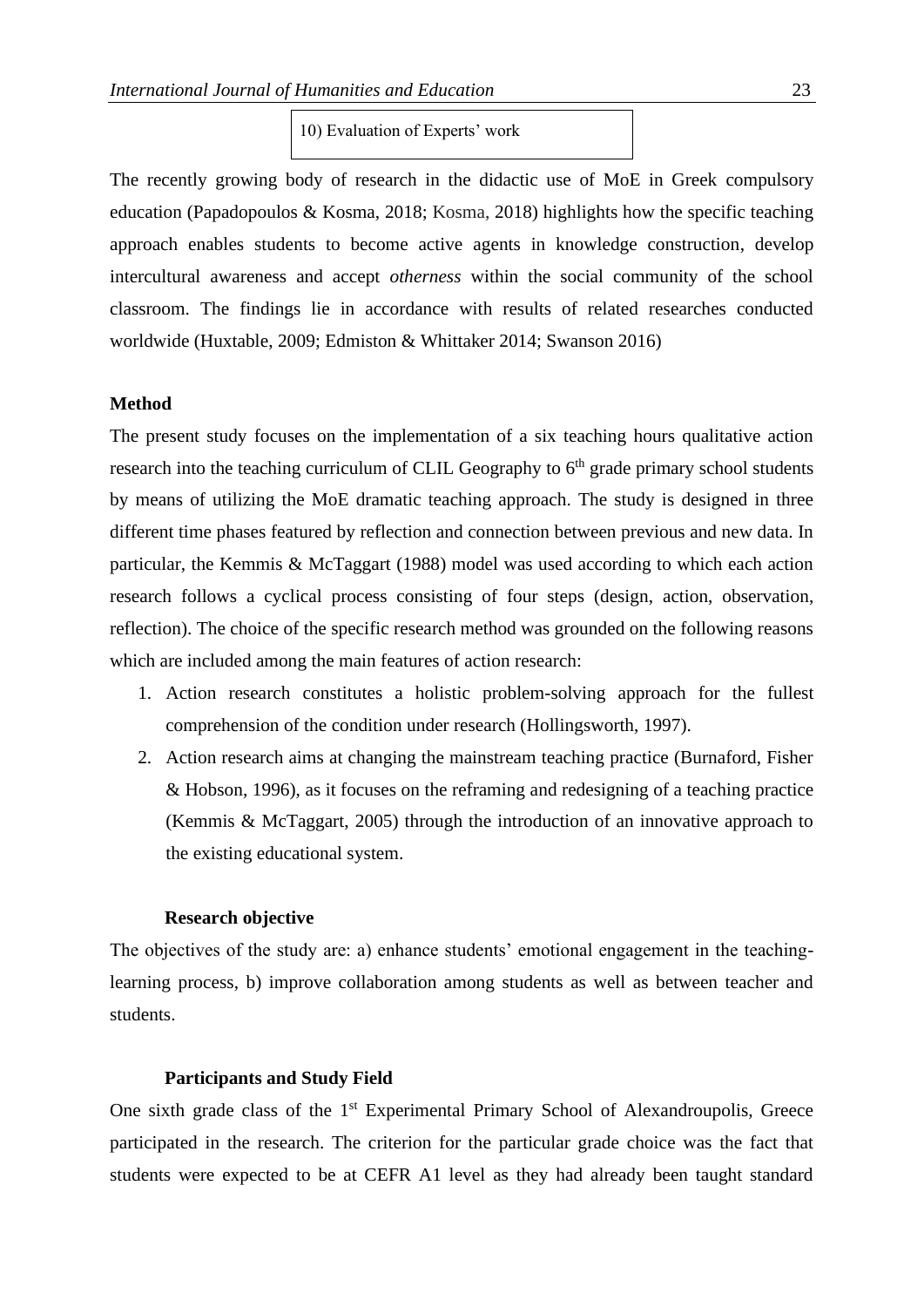linguistic and grammar structures in the  $5<sup>th</sup>$  grade. The class consisted of 22 students in total (10 boys and 12 girls) aged 10-11. As Theatre Education was included in the school curriculum and the students' teacher applied theatrical techniques to her EFL teaching practice, students were already acquainted which *improvisation*, *role play*, *still image*, *thought detection* and *character outline*.

Students were not notified of the undergoing research so as to avoid the feeling of study objects, thus minimizing the Hawthorn effect (Sedgwick & Greenwood, 2015).

The school was situated in a socio-economically and culturally heterogeneous featured urban area. The impact of students' socio-economic and cultural heterogeneity on their EFL learning potential was known to the researchers, because one of them was also their EFL teacher, as mentioned earlier. Students' learning potential heterogeneity was measured by their EFL teacher through the evaluation criteria in the Teacher's book progress tests provided by the Ministry of Education. Students' learning potential heterogeneity was evident in CLIL Geography classes of the first 2019-2020 school term.

The research was conducted during the second school term of the 2019-2020 school year in the context of students' weekly schedule. It should be noted that since there were thematic classrooms in school, both EFL and CLIL classes took place in the same classroom which the teacher used.

## **Data Collection Tools**

Our need for effective investigation of the aforementioned research objectives dictated the joint use of the following data collection tools which, in our view, would ensure participants' unrestrained responses: teacher's diary, students' diary, students' questionnaire<sup>5</sup>. Research data were processed by means of qualitative *Content Analysis* (Berelson, 1954). In order to ensure research reliability and validity, we decided to apply the method of *triangulation*, which, according to Denzin & Lincoln (2005), concerns crosschecking research data gathered by means of different data collection tools and is included in reliability and validity criteria of related scientific researches.

<sup>&</sup>lt;sup>5</sup> Students were allowed to use both English and Greek while keeping a diary and in their questionnaire answers so that weak students would not be discouraged.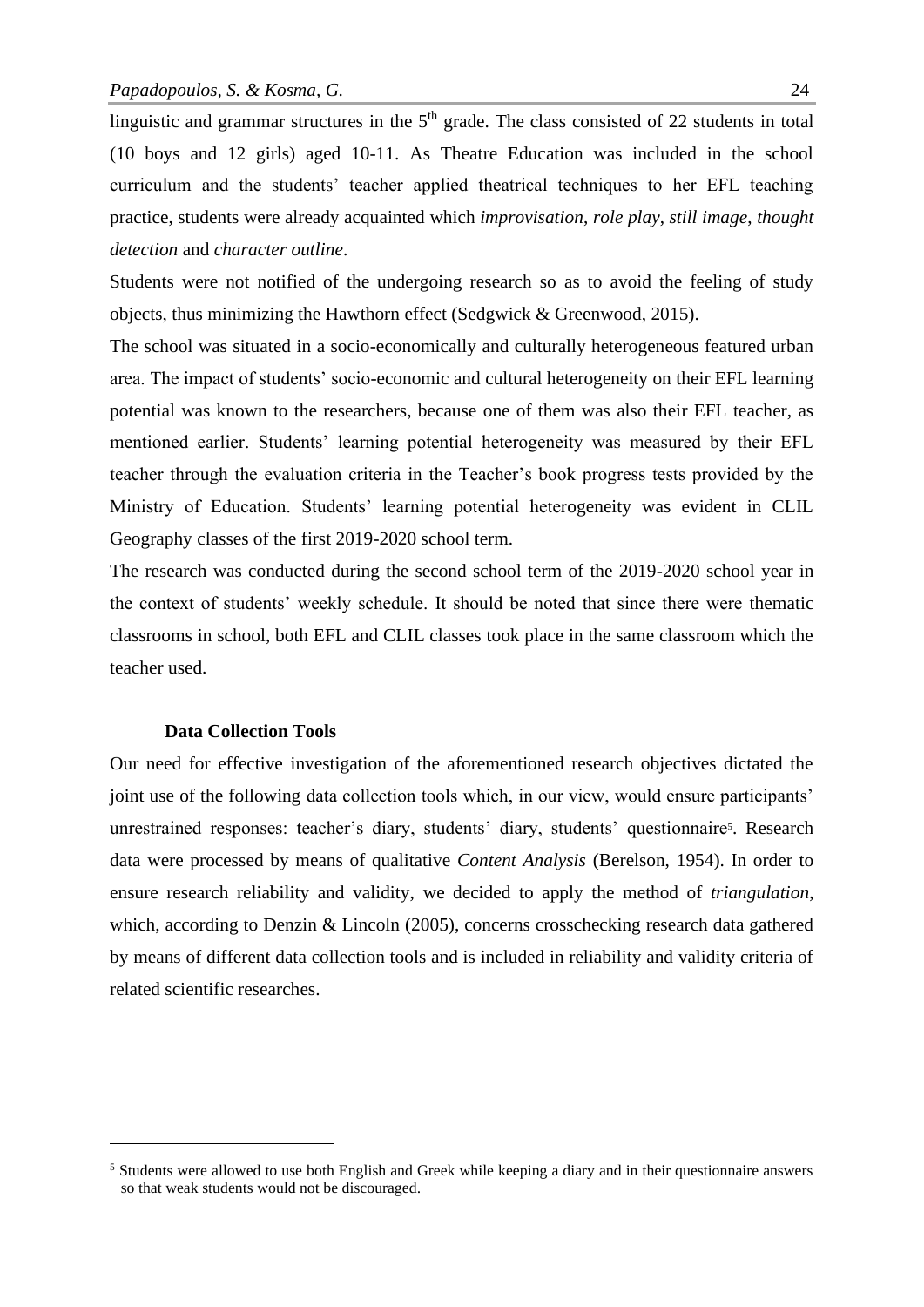#### *Diary*

Due to its reflective function, diary is considered to be an effective methodological instrument for writing down cogitations and observations while conducting research (Ely, 1991). In our case, the particular data collection tool was used as follows:

- 1. Throughout the research the teacher kept a diary on her experience of the MoE approach application as well students' engagement in activities with regard to the research objectives.
- 2. After each teaching period students anonymously kept a diary on their engagement in activities as well as their feelings.

## *Questionnaire*

At the end of the research students filled in an anonymous questionnaire which consisted of four open-ended questions<sup>6</sup>. The choice of the particular data collection tool was our intention to provide students with the potential of free expression of opinions and their justification based on their educational experience as people usually do in their everyday life (Geer, 1988). The first question asked students to express their overall impression of their experience as Experts. The second question looked into their viewpoint regarding their cooperation with their classmates during group work. The third question urged students to describe their feelings about their cooperation with their teacher. The fourth question provided students with the opportunity to mention specific instances which they would prefer to have been different during their MoE experience.

## **Procedure**

Students worked with MoE by means of a teaching scenario, titled *Australia fire animals rescuers*, which focused on the uncontrolled fires in Australia since September 2019. On this particular occasion, the Australian government assigned to companies of animals rescuers, established in other countries, the commission of nursing burnt or wounded animals and temporarily keeping them in their company premises.

*1 st teaching hour* (45 min)

<sup>6</sup> Questionnaire questions were written in Greek as well in order to avoid potential misunderstandings by weak students.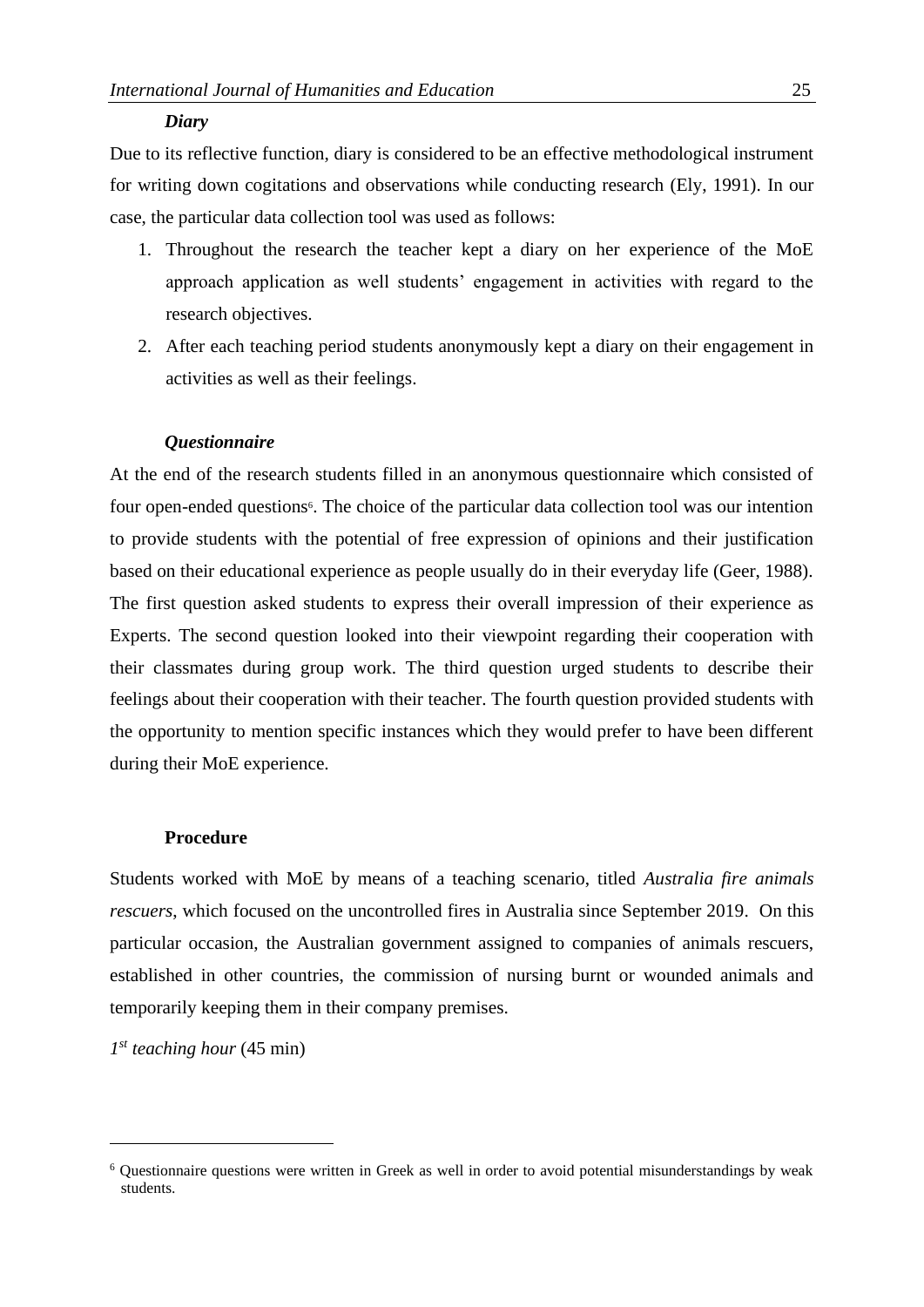*Warmer:* Activate prior knowledge: Teacher gives students A4 paper. Students write down all they know about Australia (cities, fauna, flora, interesting facts) and report back to whole class after 5 minutes. Interaction: group work, whole class.

*Vocabulary input:* 1) to check understanding of key vocabulary, 2) to prepare for watching a video about Australia (3.28 min).

Teacher gives each student a card with a word, a definition or a Greek translation on it in random order (Table 3). Students must find their partner who can match their word/definition/translation. Students dictate their words/definitions to the class (5 min). Everyone writes the vocabulary down. Interaction: Student-Student (SS).

| crocodile   | Κροκόδειλος                                         |
|-------------|-----------------------------------------------------|
| kangaroo    | καγκουρό                                            |
| koala       | κοάλα                                               |
| ecosystem   | environment of interconnected organisms (plants,    |
|             | animals)                                            |
| coral reefs | κοραλλιογενείς ύφαλοι                               |
| cliff       | (semi) vertical rock                                |
| Aborigine   | native inhabitant of a country                      |
| desert      | barren area of land with little water or vegetation |
| state       | polity                                              |
|             |                                                     |

| Table 3. Word Bank |  |  |
|--------------------|--|--|
|--------------------|--|--|

*Content input:* to understand geomorphologic elements and interesting facts about Australia.

After watching the video students take down notes individually. Next, they check their answers in pairs. Students watch the video again to check answers (10 min). Interaction: individual work, pair work.

*Language input:* to practice simple present tense.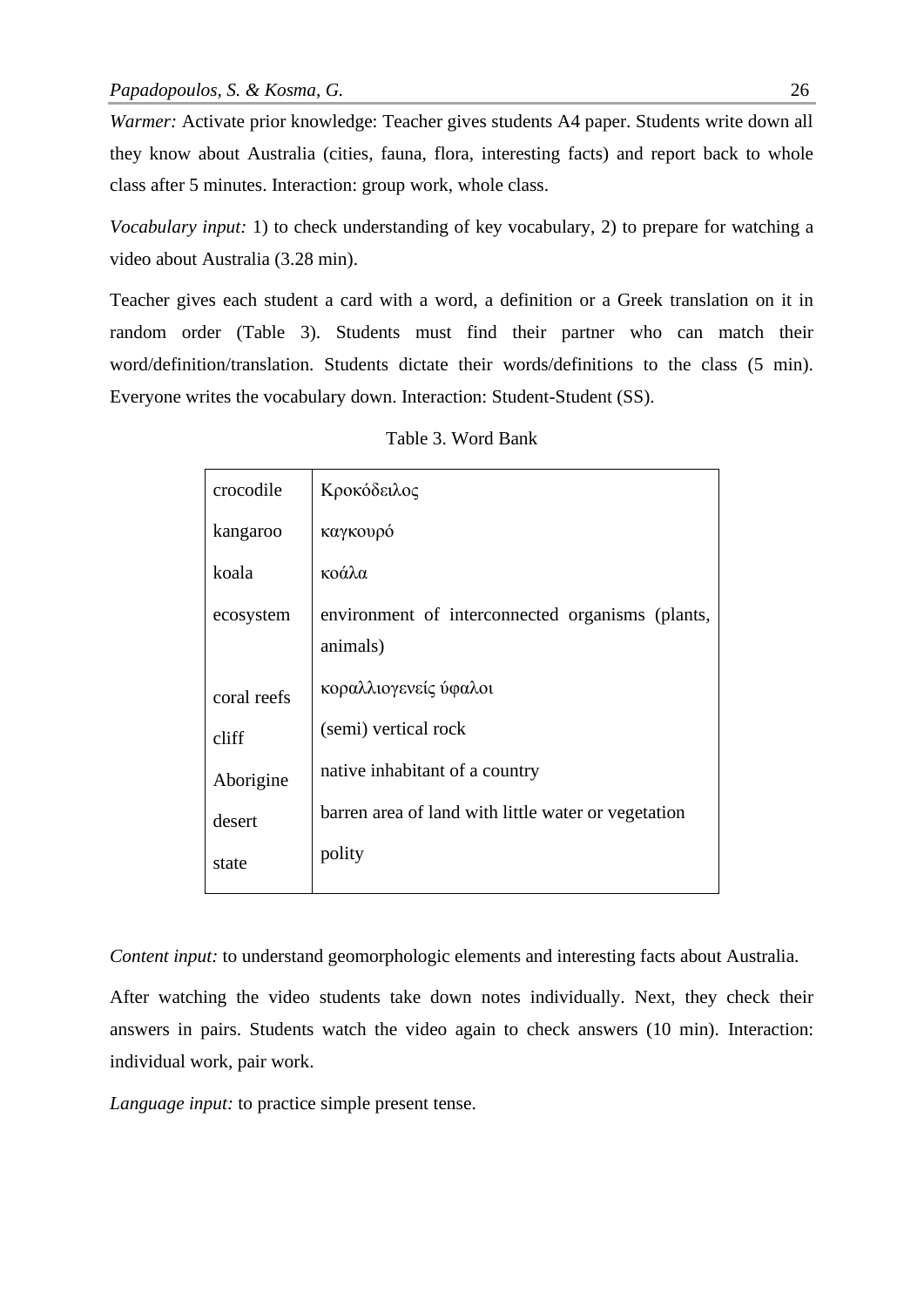Students watch a video about Uluru Ayers Rock (1.23 min). Students form groups. They are given three comprehension questions and are asked to discuss answers (10 min). Interaction: group work.

*Production of language and content:* Students are called to:

1) prepare a mind map about Australia using the information from the two videos

2) draw related pictures (10 min).

*2 nd teaching hour (50 min)* 

Stage 1 (Field problem)

Reflective discussion about Australian endangered animals during which students draw up related knowledge and formulate their viewpoints (5 min).

# Stage 2 (Topic specification)

The teacher reads aloud a letter from the Australian government to the class plenary. According to that letter, in an effort to save animals seriously burnt or wounded due to the uncontrolled fires in Australia since September 2019, the government assigns to animals rescuers companies all over the world (such as the one which teacher and students have established earlier) the task to nurse and temporarily keep the animals in their company premises. Moreover, through that letter the teacher, who is considered to be the most experienced company member, undertakes the obligation to submit a written report to the Australian government about the final outcome of the commission (5 min).

Stage 3 (Thematic areas signalization)

After thorough discussion, teacher and students agree to undertake and carry out the commission and signalize related themes, such as birds, small sized animals, sized animals etc. (20 min).

Stage 4 (Experts' work assignment)

The teacher presents and explicates the duties to be undertaken by each specialty of the Experts groups, such as vets, nurses, chefs, animal feeders, cleaners, suppliers (20 min).

# *3 rd teaching hour (45 min)*

Stage 5 (Introduction to the dramatic environment)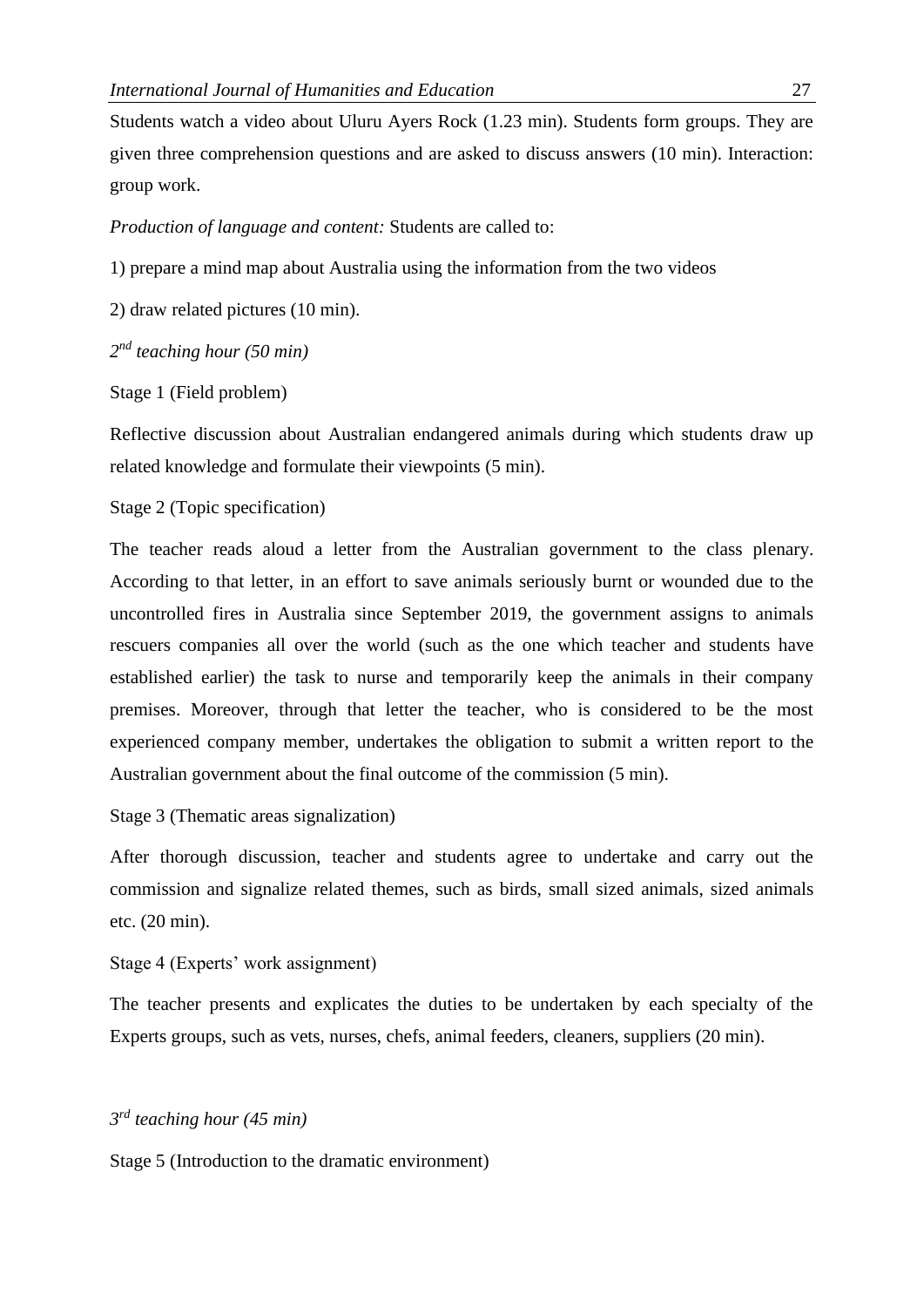Students and teacher in role make their professional tags and decide on a company name (10 min).

Stage 6 (Themes selection for Experts' work)

Experts choose thematic areas on the basis of their role, such as animals examination, meals preparation, premises clean maintenance, necessities supply (10 min).

Stage 7 (Data collection)

Students as Experts collect data from various sources on the Internet, in the teacher's presence (25 min).

```
4
th teaching hour (40 min)
```
Stage 8 (Data processing)

Experts draw animals, invent the animals' daily routine, engage in role plays and dramatizations using suitable theatrical techniques such as still image, thought detection, character outline, improvisation.

# *5 th teaching hour (40 min)*

Stage 9 (Presentation of Experts' work)

Experts present their work to the class plenary. The teacher in role prepares the relevant written report with the Experts' help.

*6 th teaching hour (45 min)* 

Stage 10 (Evaluation of Experts' work)

The teacher presents and reads aloud to the class plenary a letter, through which the Australian government expresses to the Experts' company its satisfaction for the successful completion of their assigned commission. The final stage is completed with the students' and teacher's joint reflection on the MoE experience by means of inquiry activities, such as questionnaire and artistic creations, such as depictions.

## **Findings**

Students were not used to keeping diaries, so originally they were quite hesitant and their entries were rather brief. However, soon most diary entries became more detailed and were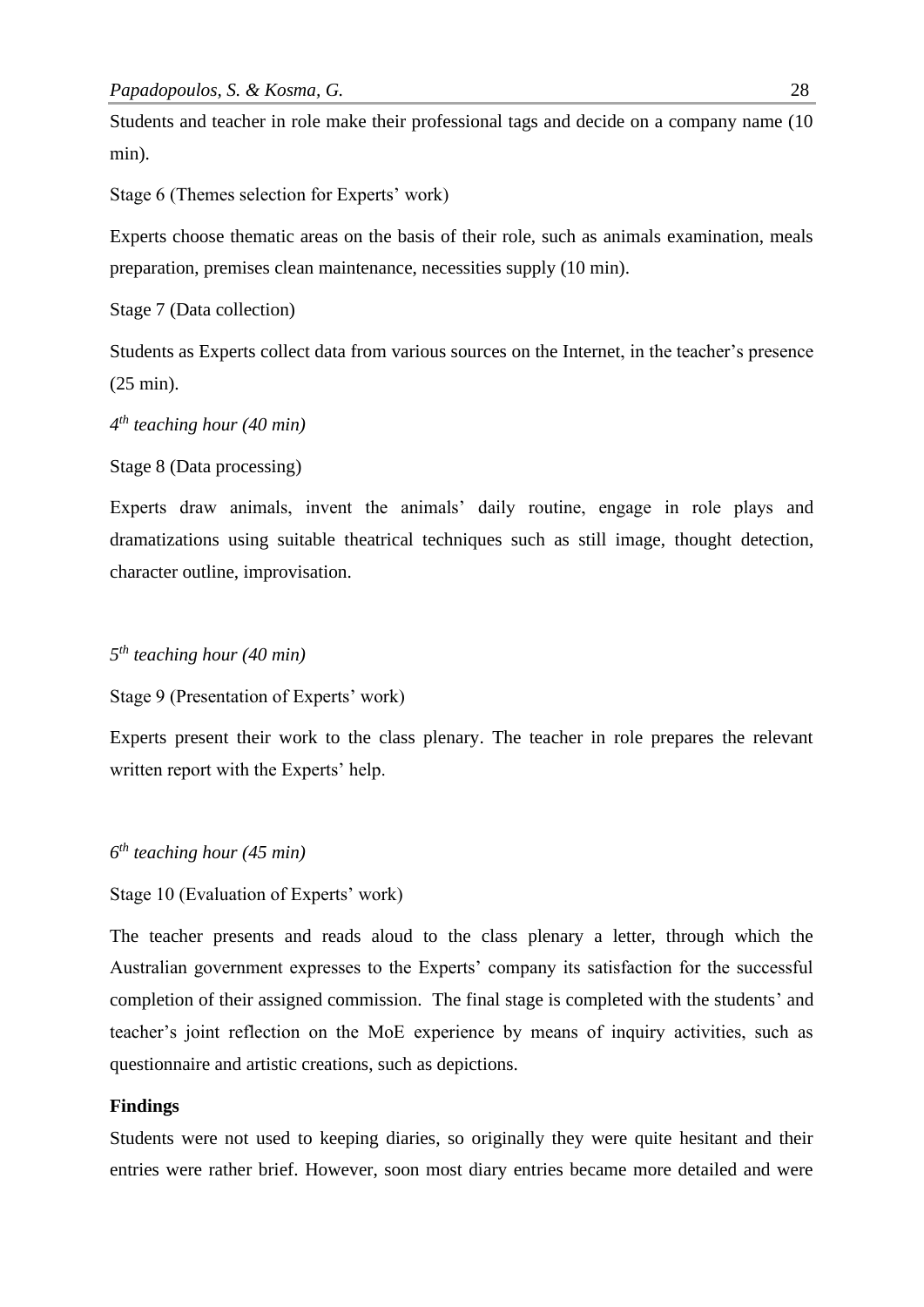decorated with drawings such as smiling faces, flowers and hearts. Qualitative data processing by means of Content Analysis offered useful pedagogic insight with regard to the following indicators:

1. promoting students' emotional involvement in the educational process through their role as Experts

Despite their initial surprise, students were soon framed as Experts. The positive effect of MoE on students is stressed in the researcher's following diary entries:

"*At first most students were observed to be surprised and challenged, however, they soon accepted their new imaginary roles*."

"*Their new identity as Experts made students more eager*."

Students' new identity as Experts made them feel more important and useful. This, in turn, increased their eagerness to group work in order to carry out the assigned commission successfully. Their imaginary, yet at the same time realistic, roles enhanced their self-esteem and fostered their self-confidence. Project completion gave students a feeling of pride and satisfaction. They even expressed their desire to keep their Expert identity in more school subjects. The following quotes from students' diaries and questionnaire answers are indicative of their feelings:

"*I feel like a real Expert! It's great!*" (Student 10)

"*We are real rescuers because we have our own company!*" (Student 20)

"*I am excited because we have to carry out a real task!*" (Student 2)

"*I am thrilled because we cooperate with Australia! We mustn't let them down.*" (Student 6)

"*We are very proud because we saved Australian animals*! *I don't want the project to finish.*" (Student 21)

"*Let's be Experts in more school subjects!*" (Student 1)

2. creating a cooperative atmosphere

This is evident in the following students' quotes from their diaries and questionnaire answers:

"*I like working with other Experts!*" (Student 3)

"*I am very happy because I work with other professionals and our teacher.*" (Student 19)

"*Classes are more interesting because now I cooperate with other students.*" (Student 4)

It is also emphasized in the researcher's following diary entries: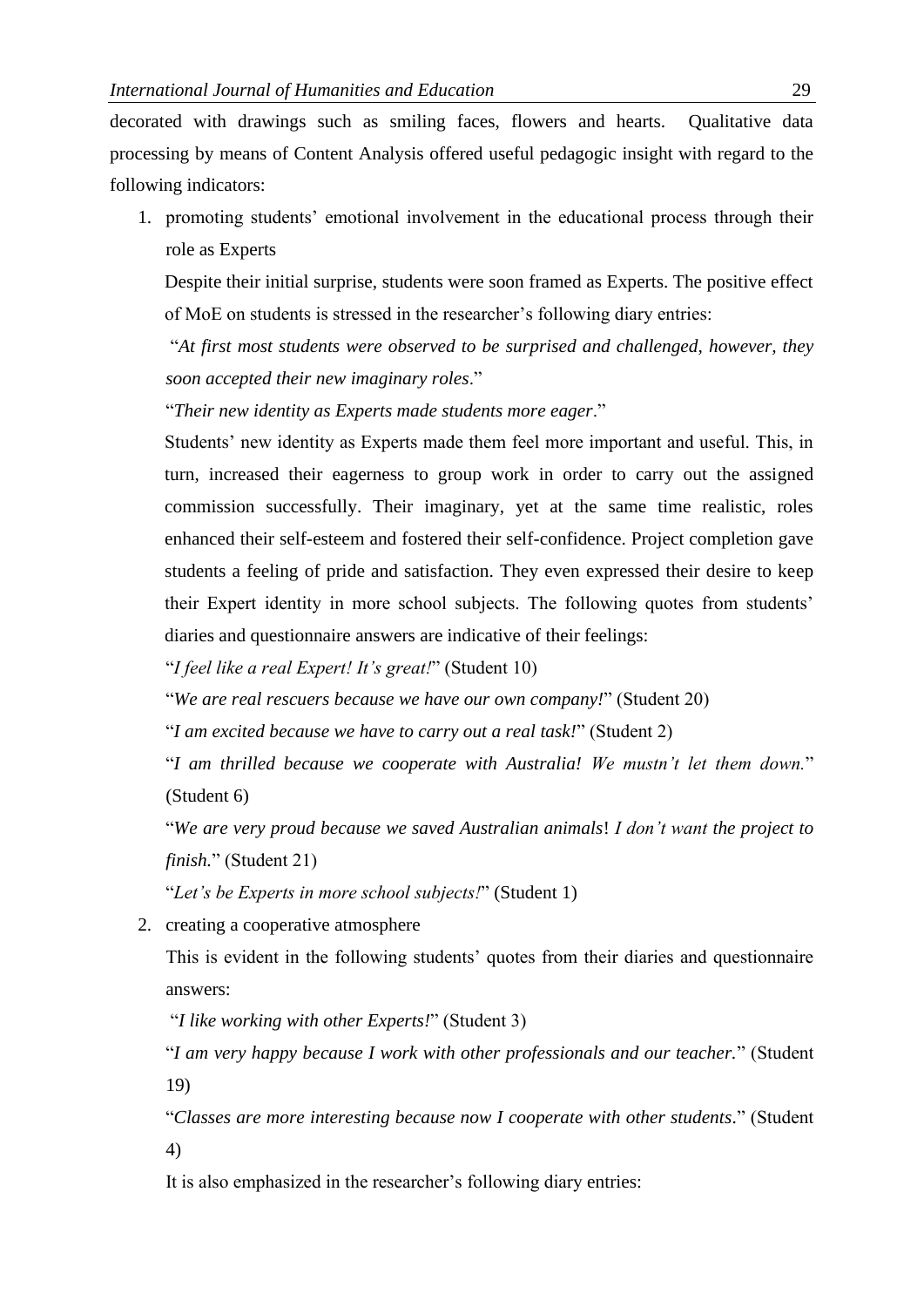"*Working in groups as Experts students developed intimacy with each other.*"

"*Students' behaviour to one another during group work seems to be more responsible now.*"

"*They discovered new partners. This increased their learning interest."*

From the above it appears that the results confirmed at large our research objectives. Qualitative data processing revealed that through their active interaction as dramatic characters while keeping their personal identity at the same time, students worked as co researchers and co creators of the teaching-learning process. The result of this, in turn, was that they became emotionally engaged, they came closer to their classmates and developed collaboration with their teacher as well.

Nonetheless, we consider it necessary to underline the following difficulties which arouse during the present study:

- 1. In order to facilitate group work seating arrangements were necessary to be made, a process which proved out to be quite noisy.
- 2. Time insufficiency obliged the teacher twice to ask students to remain in the classroom during break time so as to complete their work in progress. That was not agreeably accepted by all students.

These findings are evident in the following students' answers in the fourth questionnaire question:

"*There was so much noise when we had to move seats in order to work in our groups.*" (Student 16)

"*I did not like it when our teacher asked us to continue working during break time*." (Student 7)

# **Results and Discussion**

Taking into consideration the aforementioned research constraints, we strongly believe that our research made it clear that as the teacher is now seen more like a facilitator of knowledge and less as a transmitter of it, the relationship between teacher and students is reformed because it becomes more trusting and dialogic. Instead of using the traditional teacher authority in asking students to give responses to posed questions, the teacher now designs authentic engaging educational situations in order to develop dialogue with learners.

Play is considered to be the real essence of life as it is of fundamental importance to the growth of the mind (Abbott, 2012). Keeping in mind that play in the form of undertaking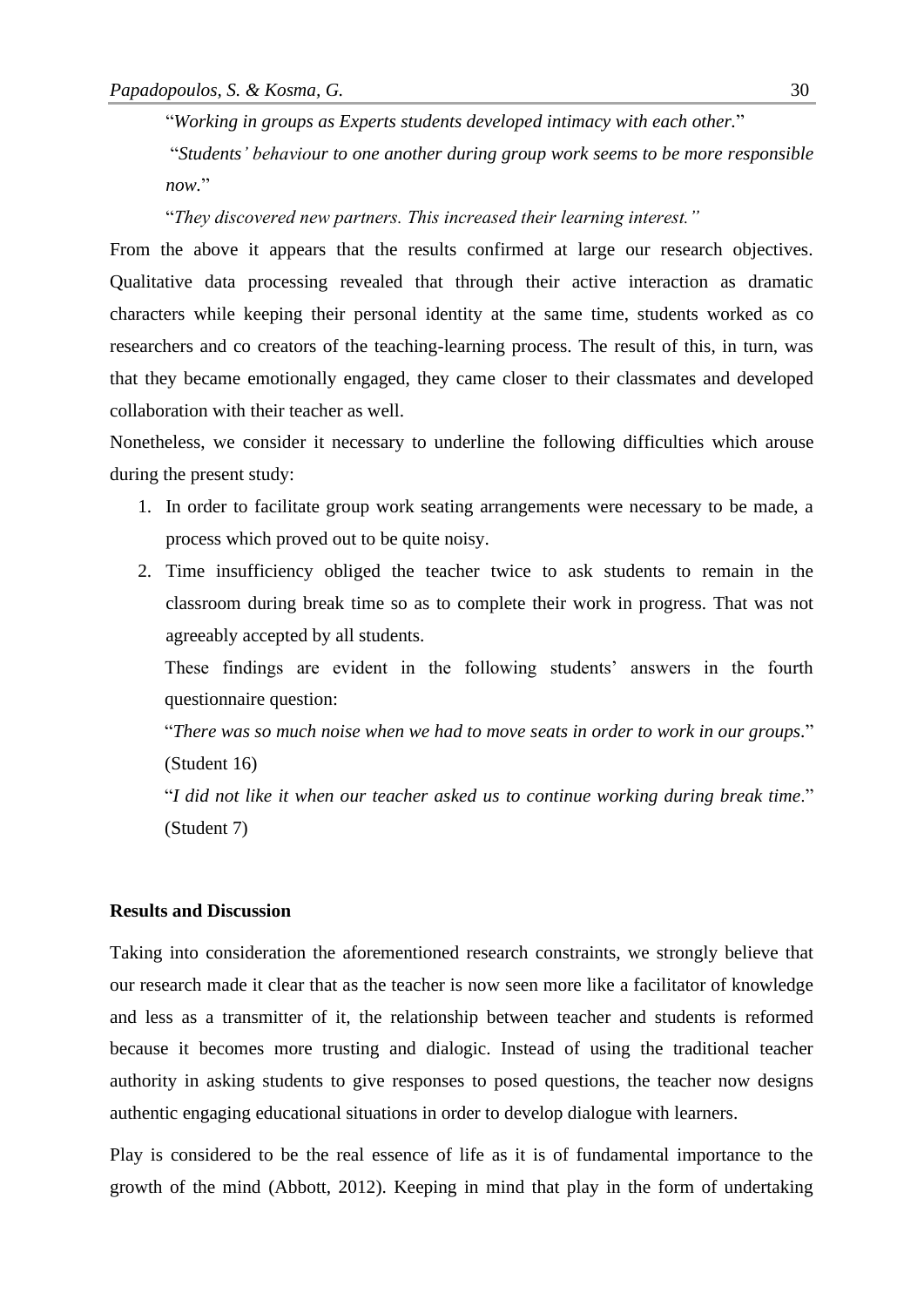roles is the infrastructure of MoE, it becomes clear that the specific teaching approach instills to students a more positive attitude to learning. Bearing in mind the argument that human nature seeks motivation in direct pleasure, in what is interesting (Dewey, 1959), it appears that the didactic use of MoE is a dynamic supplement to the CLIL approach. MoE allows students to explore all aspects of human experience and natural environment under professional consciousness terms. In this way, they acquire a multiple angled experience which in turn fosters an open interpretation of reality. In MoE knowledge construction is situational and purposeful and thus internalized and more meaningful compared to other current teaching practices. In particular, MoE has a multidimensional effect on students as it:

- 1. expands the cognitive and emotional basis of social learning through the creation of authentic inquiring learning environments which promote the social nature of learning
- 2. creates a cooperative atmosphere between teacher and students. It calls learners as co researchers in role to collaborate setting particular targets and following particular steps.
- 3. establishes research in drama role as a problem-solving form. Examining reality is elaborated within an imaginary context, where learners cease being students and undertake a task impersonating others. They detect, investigate and solve problems under specific circumstances which they specify themselves.
- 4. promotes active learning. It requires from students to take responsibility for their learning, which in turn enhances their self-confidence, as this responsibility is based on the power of their growing field expertise.

In a nutshell, MoE creates learning environments which are fundamental to achieving optimal learning. As students cross into new imaginary contexts during the drama experience, they identify with others and their perspectives (*Nicholson, 2005)*. In this sense, development of students' new insights contributes to development of their intercultural understanding.

## **Suggestions**

According to Robson (2011), real life constraints should be taken into consideration while conducting research in a specific context. In this perspective, the scenario described earlier constitutes an indicative suggestion as every teaching scenario has its own stages which depend on factors such as topic, available sources, students' age and experience as well as teacher's own method comprehension (Taylor, 2016).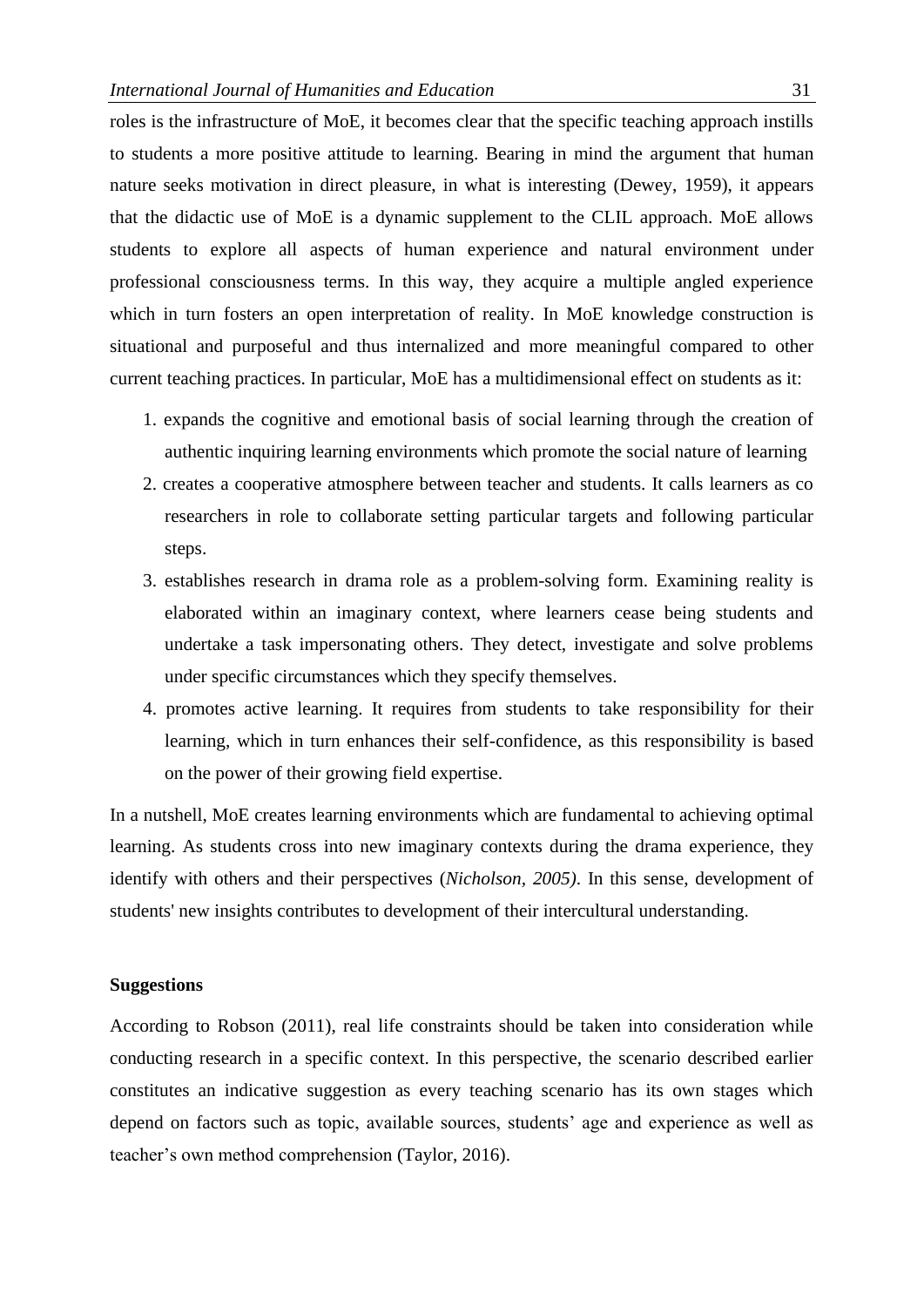In our view, the short time duration of the present study should be included in the research constraints as well. Moreover, as the study concerns primary school students, we consider its application to other age groups of both primary and secondary education of particular interest. Finally, a more extended study conducted in more school contexts located in different geographic areas could result in a richer research data analysis which, in turn, would provide us with a broader view as regards the effectiveness of MoE.

## **References**

- Abbott, L. (2012). The Dramatic imagination. *Mantle of the Expert*, 1-8. Retrieved from: <https://www.mantleoftheexpert.com/>
- Berelson, B. (1954). Content Analysis. In G. Lindzey (Ed.), *Handbook of Social Psychology: Theory and Method* Vol. 1 (pp. 488-522). Cambridge, Mass: Addison-Wesley.
- Burnaford, G. E., Fischer, J. & Hobson, D. (1996) (Eds.), *Teachers doing research: Practical possibilities*. Mahwah, NJ: Lawrence Erlbaum.
- Coyle, D. (2010). CLIL-A pedagogical approach from the European perspective. In N. Van Deusen & N. H. Sholl, Hornberger (Eds.), *Second and Foreign Language Education: Encyclopedia of Language and Education* Vol. 4 (pp. 97-111). Springer Science+ Business Media.
- Denzin, N. & Lincoln, Y. (2005). *The Sage Handbook of Qualitative Research.* Thousand Oaks: Sage Publications.
- Dewey, J. (1959). *The Child and the Curriculum*. Chicago: University of Chicago Press.
- Dewey, D. (1964). Why reflective thinking must be an educational aim. In R.D. Archambault (Ed.), *John Dewey on Education*: *Selected Writings* (p.76). New York: Random House.
- Edmiston, B. & Whittaker, M. (2014*).* Running to text: Engaging teachers in dialogic dramatic inquiry to 'see' equality in reading education. *Eventful reading*, 1-21. Retrieved from:<https://eventfulreading.wordpress.com/>
- Edmiston, B. (2016). *Expert positioning, frame, roles*, 1-3. Retrieved from:

<https://www.mantleoftheexpert.com/>

Ely, M. (1991). *Doing qualitative research: Circles within circles*. London: The Falmer Press.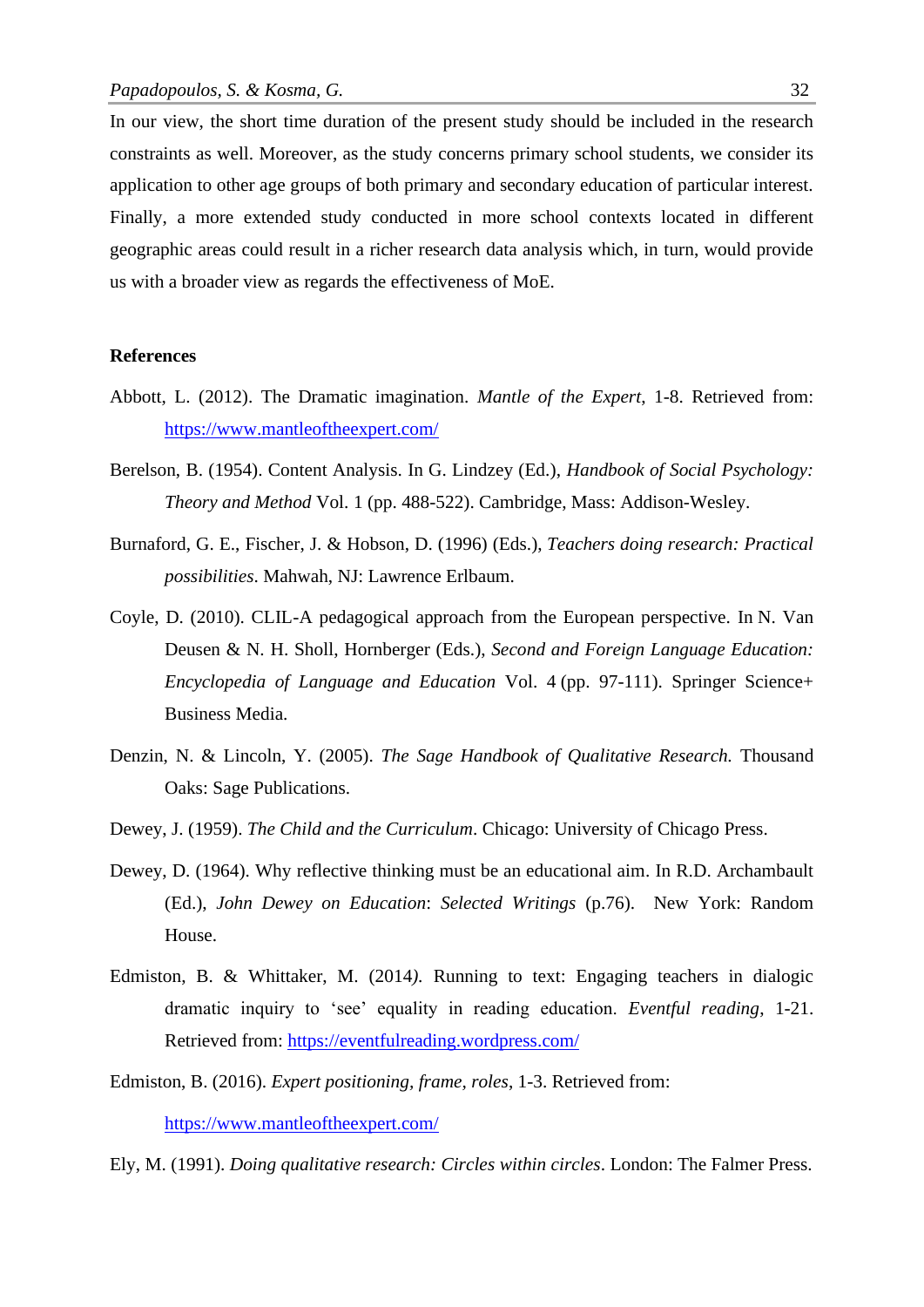- European Commission (2005). Commission of the European Communities. High Level Group on Multilingualism. *Final Report*, 8-11. Retrieved from:<https://europa.eu/>
- Fernandez, L. & Coil, A. (1986). Drama in the classroom. *Practical Teaching, 6*(3), 18-21.
- Fraser, D., Aitken, V. & White, B. (2013). *Connecting Curriculum Linking Learning*. Wellington: NZCER Press.
- Geer, J. G. (1988). What do open-ended questions measure? *Public Opinion Quarterly, 52*(3), 365-367.
- Habermas, J. (1970). *Knowledge and Human Interests*. London: Heinemann.
- Heathcote, D. & Herbert, P. (1985). A Drama of learning: Mantle of the Expert, *Theory into Practice*, *24*(3), 173-180.
- Heathcote D. & Bolton, G. (1995). *Drama for Learning: Dorothy Heathcote's Mantle of the Expert Approach to Education*. Portsmouth, NH: Heinemann.
- Hollingsworth, S. (1997). *International Action Research. A Casebook for Educational Reform.* London: Falmer Press.
- Huxtable, C. (2009). Mantle of the Expert and the key competencies: An exciting and valuable partnership (Master's Thesis). University of Otago, Dunedin.
- Institute of Educational Policy (2015). Evaluation of compulsory education course books. *Projects*, 24*.* Retrieved from:<http://iep.edu.gr/>
- Kemmis, S., & McTaggart, R. (1988). *The action research planner*. Deakin University.
- Kemmis, S., & McTaggart, R. (2005). *Participatory action research: Communicative action and the public sphere*. Sage Publications Ltd.
- Kosma, G. (2018). Mantle of the Expert as a means of developing creativity; the case of Efl (English as a foreign language) teaching in Greek primary school, 8th Athens International Conference. *Theatre/Drama and Performing Arts in Education. Utopia or necessity?* Athens, November 23-25.
- Maley, A., & Duff, A. (1982). *Drama Techniques in Language Learning*. Cambridge: Cambridge University Press.
- Marsh, D., Marsland, B. & Maljers, A. (1998). Future Scenarios in Content and Language Integrated Learning. Jyväskylä: University of Jyväskylä & The Hague: European Platform for Dutch Education.